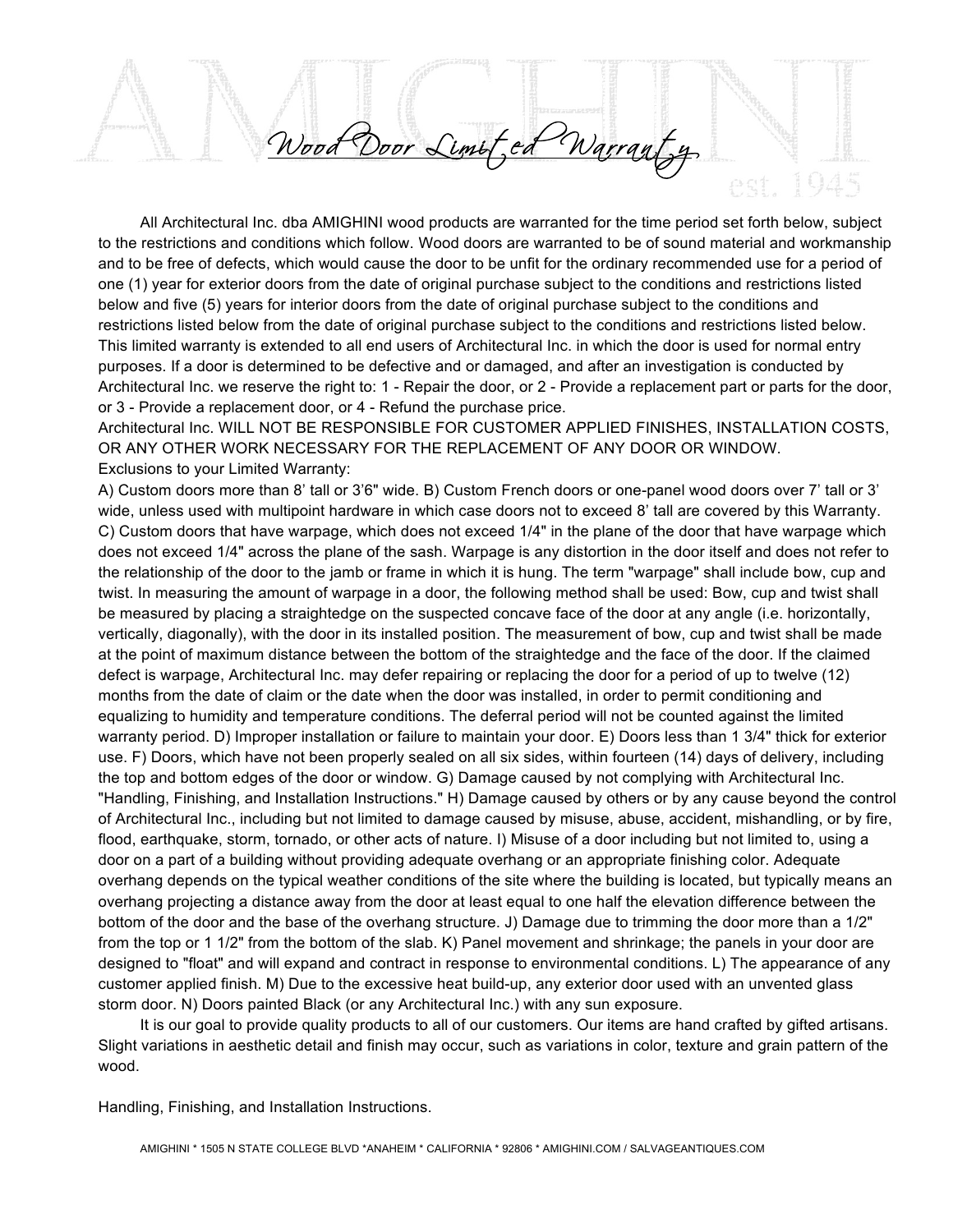All unfinished custom doors must be finished/sealed on all six sides within three (3) days of delivery or the limited warranty becomes void. 1.Entrance doors shall always be stored on edge, supported vertically (not leaning). Interior doors must be stored flat, in a clean, dry environment. 2.Doors shall not be exposed to excessive heat, dryness, humidity, or direct sunlight prior to finishing. 3.Handle door with clean gloves and do not drag doors across each other or other surfaces. 4.Deliver doors to the job site after plaster is dry. If doors are stored on the job site for more than one week, all edges must be sealed. 5.All hardware locations, preparations, and methods of installation must be appropriate for the specific door. 6.Prior to finishing, remove all handling marks with 150 grit or finer sandpaper and remove all sanding dust. 7.Apply sealer, primer, or first coat of required finish immediately after fitting, cutting for hardware, weather stripping, etc. and before the installation of hardware or hanging the door. 8.All exposed surfaces of the door must be sealed, including the top, bottom, side edges, and the hardware cutouts. 9.Use only oil-based stains, sealers, or primers on the door. If water-based paint is to be used, it must be applied over an oilbased primer. (Note of Caution: An interior grade lacquer is NOT a satisfactory product for exterior use.) 10.All exterior surfaces, including the top, bottom, and sides of the door must be finish coated with a good quality exterior grade paint or varnish. At least three (3) coats of exterior grade varnish with a UV Inhibitor must be applied. 11.In order not to induce warpage or excessive deterioration of your door, avoid using dark stains or paints on the door surfaces exposed to direct sunlight. 12.Most finishes on exterior doors deteriorate relatively quickly. To insure exterior doors receive the protection required, inspect the condition of exterior finish at least once a year and refinish as often as needed to maintain the protective stability of the finish.

## Important Information About Warranty

Do NOT cut, trim or finish a door, sidelite or transom sash, before it has been fully inspected. Once the product has been cut and/or finished, it can not be returned to Architectural Inc. for replacement unless it is defective in a way that is covered by the warranty. Please comply with all of the handling and finishing instructions completely to validate the warranty. The product must be hand sanded before finishing. There are no warranties that extend beyond the preceding. Architectural Inc. shall not be liable for consequential, indirect, or incidental damages or for any amount in excess of the manufacturer's price for the shipment involved, whether the claim is for breach of warranty or negligence.

Architectural Inc. insulated glass units will be warranted against seal failure only if installed in the unit by Architectural Inc. Flaws in the glass will follow the "eleven foot rule" This means that " A blemish shall not be detectable at a distance greater than eleven feet, when looking at the glass perpendicular to it using daylight or with background light suitable for observations of the blemishes.

Claims under this Limited Warranty must be made in writing within the period of this warranty and prior to the beginning of any repair work to: Customer Services, Architectural Inc., 1505 N State College Blvd, Anaheim, CA 92806. Claims must detail the date and location of purchase, THE NATURE OF THE PROBLEM, and the name, address and telephone number of the person making the claim. Architectural Inc. reserves the right and must be given at least a thirty (30) day opportunity to have any door which is the subject of a warranty claim field inspected by an Architectural Inc. representative.

THIS LIMITED WARRANTY EXTENDS ONLY TO THE ORIGINAL PURCHASER OF PRODUCTS OR TO THE ORIGINAL PURCHASER OF THE STRUCTURE INTO WHICH SUCH PRODUCTS ARE INSTALLED.

This Limited Warranty sets forth Architectural Inc's maximum liability for its wood products. Architectural Inc. makes no other warranty, expressed or implied, including implied warranties of merchantability and fitness for a particular purpose, with respect to its products except as set forth above. No distributor, dealer or representative has the authority to change or modify this Limited Warranty. In no instance shall Architectural Inc. be responsible for indirect, consequential or incidental damages.

This warranty gives you specific legal rights, and you may have additional rights which vary from state to state. Some states do not allow the exclusion or limitation of implied warranties or of incidental or consequential damages, so the limitation or exclusion may not apply to you. IN SUCH CASE, THE DURATION OF ANY IMPLIED WARRANTY SHALL BE THE SAME AS THAT OF THE EXPRESSED WARRANTY STATED HEREIN.